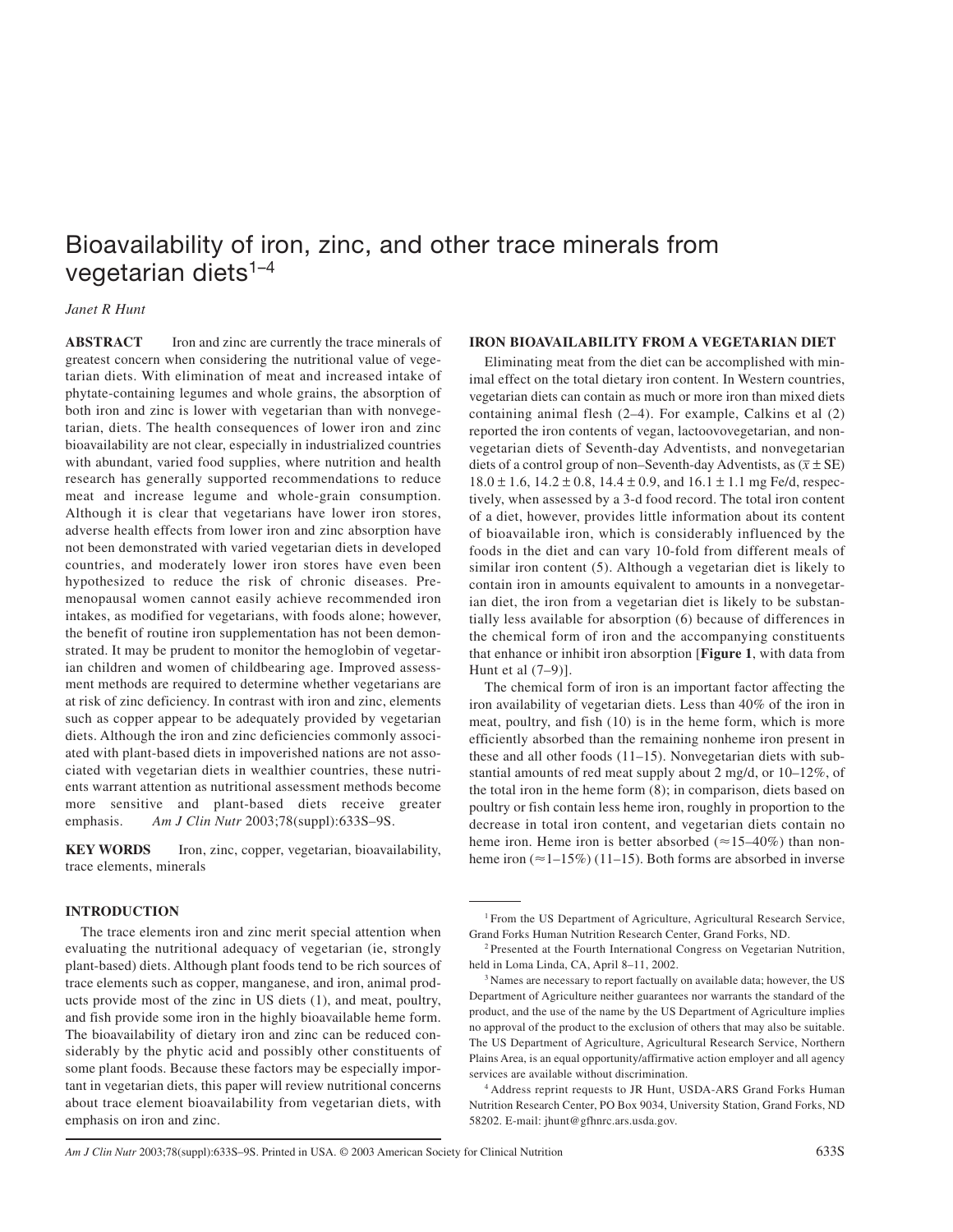

**FIGURE 1.** Contrast between the relative trace element content and the trace element bioavailability of experimental nonvegetarian  $(\square)$  and vegetarian  $(\blacksquare)$  diets. Data are from references 7–9.

logarithmic proportion to body iron stores. However, the result is a greater range of efficiency for nonheme iron absorption, compared with that of heme iron, as iron stores vary from low to high normal values (11–15).

Heme iron can account for nearly half of the iron absorbed by people with moderate iron stores consuming moderate to liberal amounts of red meat (12, 16). In contrast, because of apparent upregulation of nonheme iron absorption, nonheme iron contributes more than heme iron to the total amount of iron absorbed in people with low body iron stores (12). Thus, the generally less well absorbed nonheme iron in vegetarian diets is more responsive than heme iron to differences in body iron status: nonheme iron absorption can be more completely limited by those with high iron stores, while being nearly as well absorbed as heme iron by those with very low iron stores. However, the efficiency of nonheme iron absorption by those with low iron stores depends on the enhancing and inhibiting food constituents being consumed concurrently.

Although the composition of vegetarian diets can vary as widely as that of nonvegetarian diets, for many vegetarians, the elimination of meat may be accompanied by increased consumption of dried beans and legumes, fruit and vegetables, and whole-grain rather than refined-grain products. Such diet choices can substantially alter the dietary components that enhance or inhibit the intestinal solubility and absorption of nonheme iron (5, 17, 18; **Table 1**). Hallberg and Hulthen (5) have reviewed these dietary interactions and proposed an algorithm for estimating dietary iron absorption, and the enhancing or inhibiting effects of other dietary components consumed concurrently. For most vegetarian diets, the enhancing effect of ascorbic acid

#### **TABLE 1**

Food components that influence absorption of nonheme iron, if consumed concurrently*<sup>1</sup>*

| Enhancers                                                     | <b>Inhibitors</b>                        |  |
|---------------------------------------------------------------|------------------------------------------|--|
| Meat, poultry, and fish<br>(unidentified factor) <sup>2</sup> | Phytic acid                              |  |
| Ascorbic acid                                                 | Polyphenols/tannins (tea and coffee)     |  |
| Alcohol                                                       | Soy protein                              |  |
| Retinol and carotenes                                         | Egg                                      |  |
|                                                               | Calcium <sup>2</sup> and phosphate salts |  |
|                                                               | Antacids                                 |  |

*<sup>1</sup>*Data from references 5, 17, and 18.

*<sup>2</sup>* These food components also appear to influence the absorption of the heme form of iron.



**FIGURE 2.** Effect of a vegetarian diet on the control of iron absorption in relation to body iron stores (serum ferritin). Data are from reference 8 (data on total iron absorption modified slightly to reflect energy and iron intakes at the time of the iron absorption measurements, rather than elemental balance measurements).

(19–21) and possibly of carotenes (18) on nonheme iron absorption is unlikely to counteract the absence of unidentified enhancers provided by meat, poultry, and fish (22, 23) and the likely increased consumption of inhibitors of iron absorption. Nonheme iron absorption is inhibited by phytic acid (6-phosphoinositol), found in whole grains, legumes, lentils, and nuts; polyphenols, such as tannic and chlorogenic acids, found in tea, coffee, red wines, and a variety of cereals, vegetables, and spices; soy protein (apparently independent of the phytic acid in soy); and eggs (5).

In a controlled crossover study design (8), premenopausal women absorbed 3.5 times more nonheme iron and an estimated 6 times more total iron from a nonvegetarian than a lactoovovegetarian diet, after 4 wk of equilibration to each diet. The diets contained similar amounts of iron: nearly 18 mg/d as calculated from food databases, but only 13 mg by actual analysis. Besides containing no meat, the experimental vegetarian diet contained  $\approx$  20% more ascorbic acid, and 3 times more fiber and phytic acid from whole grains and legumes. The inverse relationship between iron absorption and body iron stores (serum ferritin) was evident with both diets [**Figure 2**, using data from Hunt and Roughead (8)] and influenced individual iron absorption as much as the difference in diets. These absorption data are consistent with a reduced intestinal solubility of the nonheme iron from a vegetarian diet but a similar homeostatic control of the mucosal uptake of the soluble fraction. Although the vegetarian diet did not support as great an increase in iron absorption by those with low iron stores (all of the volunteers had normal hemoglobin concentrations), it allowed a more complete exclusion of dietary iron by those with higher serum ferritin concentrations. Serum ferritin concentrations were unaffected by consuming each of these diets for 8 wk (8). Such controlled diet studies (8, 16) suggest that even fairly large differences in dietary iron bioavailability do not change iron status within a few months.

The long-term effects of vegetarian diets on iron status are apparent from cross-sectional surveys. In these studies, meat intake is the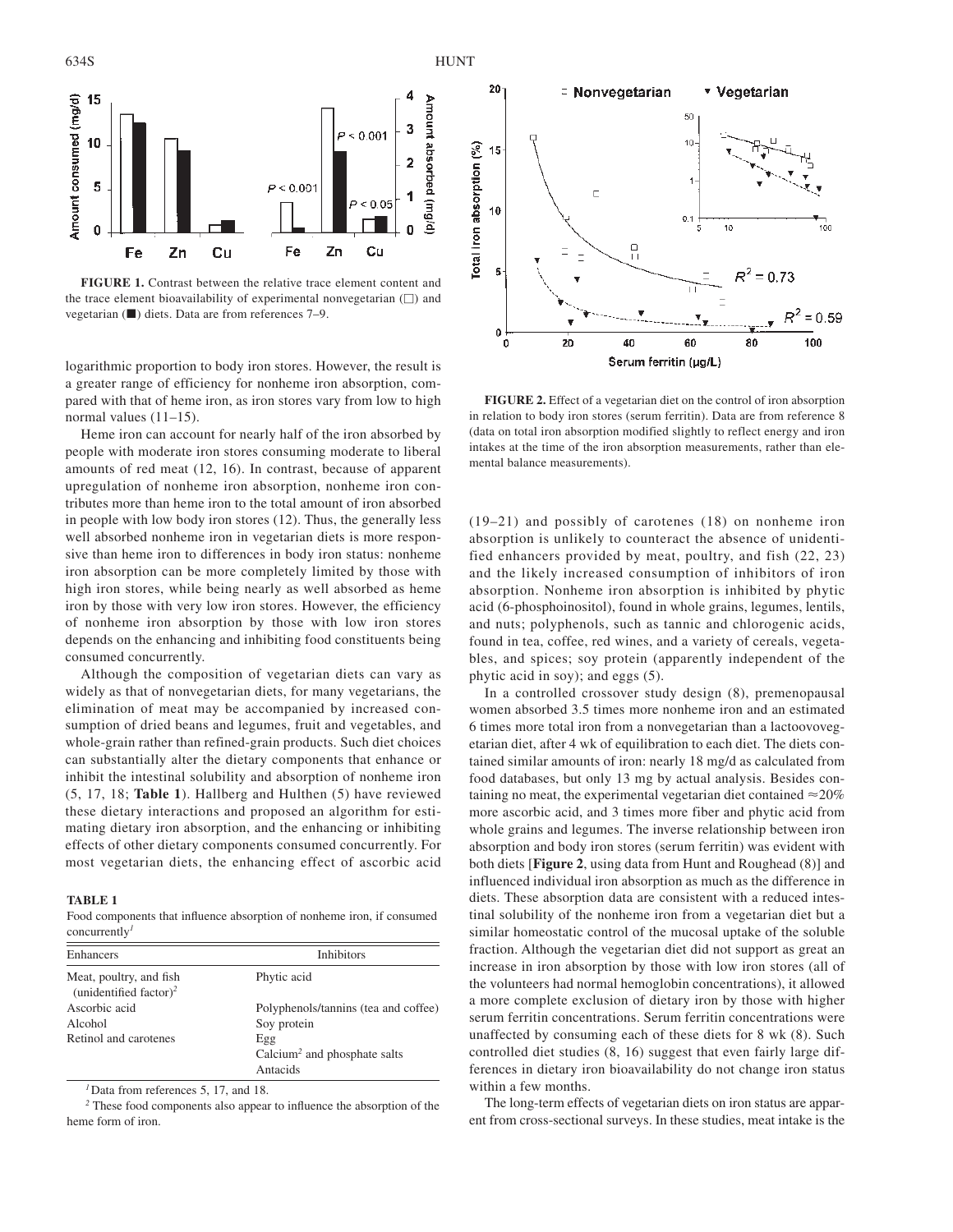#### **TABLE 2**

Summary of results from studies that compared the iron status of persons consuming vegetarian diets with that of nonvegetarian control groups*<sup>1</sup>*

| Subjects and age                                   | Hematocrit or hemoglobin       | Transferrin saturation | Ferritin          |
|----------------------------------------------------|--------------------------------|------------------------|-------------------|
| Australian adults, $>$ 30 y (29)                   | <b>NS</b>                      |                        |                   |
| British children and adults (30)                   | NS.                            |                        |                   |
| Canadian women, mean $52.9 \pm 15.3$ y (31)        | <b>NS</b>                      | NS.                    |                   |
| US college students $(32)$                         | NS.                            |                        | $\downarrow$ in F |
| US adult males, $21-52$ y (33)                     | <b>NS</b>                      | <b>NS</b>              |                   |
| US adults, mean $29.3$ y $(34)$                    |                                |                        |                   |
| US college women, mean $28.9$ y $(35)$             | $\downarrow$ <sup>2</sup>      |                        |                   |
| Australian adults, $17-65$ y $(25)$                |                                |                        | $\downarrow$ in F |
| British (Indian and Caucasian) women, $25-40y(36)$ | <b>NS</b>                      |                        |                   |
| New Zealand adults (37)                            |                                |                        |                   |
| Canadian young women, $14-19$ y (38)               | <b>NS</b>                      | <b>NS</b>              | <b>NS</b>         |
| Chinese men and women, mean $20-24$ y (39)         | $\downarrow$ in $\mathrm{F}^2$ | <b>NS</b>              |                   |
| British children, $7-11$ y (40)                    |                                |                        |                   |
| Australian women, $18-45$ y (41)                   | <b>NS</b>                      |                        |                   |
| US and German adults, females: males 2:1 (42)      |                                |                        |                   |

<sup>1</sup>NS, indicates no significant difference between vegetarians and the nonvegetarian control groups; F, females.

<sup>2</sup> Although 3 reports indicated lower hemoglobin concentrations in the vegetarians, the frequency of iron deficiency anemia was greater in vegetarians than in omnivores in only the women in the Chinese study (39).

dietary factor most commonly associated with iron status or serum ferritin (24–28). Vegetarians, especially females, have lower iron stores, as indicated by serum ferritin (**Table 2**) (25, 29–42). However, the results of such surveys remain consistent with the conclusion over a decade ago that "iron deficiency anemia appears to be no more prevalent among vegetarian women than among nonvegetarian women" (43, page 77), at least in Western countries. Of 3 reports of lower hemoglobin or hematocrit in vegetarians compared with nonvegetarians (Table 2), the relatively high incidence of anemia in Chinese adults was twice as frequent among female vegetarians (consuming a diet rich in soy products) as nonvegetarians (39). However, US college women who consumed a lactoovovegetarian diet or mainly fish or poultry, compared with those who consumed mainly red meat as a protein source, had lower serum ferritin, hemoglobin, and hematocrit concentrations and greater iron binding capacities, but the hemoglobin and hematocrit values were in the normal range for all groups (35). Similarly, British vegetarian children with significantly lower hemoglobin concentrations compared with matched omnivores had no greater proportion with hemoglobin values less than normal (40). Thus, although several reports indicate that vegetarians in Western societies have lower iron stores and may have lower hemoglobin concentrations, they do not indicate a greater incidence of iron deficiency anemia.

The Dietary Reference Intakes recently proposed for iron (6) suggest that vegetarians need to increase dietary iron by 80% to compensate for an estimated lower iron bioavailability of 10% from a vegetarian diet, compared with 18% from a mixed Western diet (6). (These are estimates of the maximum rates of absorption attainable by individuals maintaining an adequate level of iron nutriture, with a serum ferritin concentration of 15 mg/L (6). Note that the data in Figure 2 suggest the bioavailability of some vegetarian diets may be even lower.) Although vegetarian men can easily meet the resulting recommendation of 14 mg Fe/d, the corresponding recommendation of 33 mg/d for vegetarian women of childbearing age is much more difficult to meet with foods alone. A modified food guide pyramid for vegetarians (44) has been developed such that 32–36 mg Fe is obtained from foods in an 8.4 MJ (2000 kcal) diet containing 8 servings of grains, 3 of vegetables, 2.5 of green leafy vegetables, 1.5 of fruit, 1.5 of dried fruit, 2.5 of beans and protein foods, 3 of dairy or fortified nondairy, 1.5 of nuts and seeds, and 2.5 of oils. Although it may be possible to plan a vegetarian diet that is rich in iron, most assessments of the dietary intake of female vegetarians in developed countries suggest much lower average iron intakes, in the range of 11–18 mg/d (2, 35, 37, 38, 41, 45).

The suggested modification of dietary iron recommendations for vegetarians (6) might imply a need for routine iron supplementation for vegetarian women of fertile age, but the long-term benefit of such supplementation has not been tested. Iron supplementation reduces the efficiency of iron absorption from the diet (15), must be continuous to have a long-term influence on serum ferritin of women with low iron stores (15, 46), and may be associated with increased oxidative stress by the unabsorbed iron in the lower bowel (47). At this time, low iron stores without anemia have not been clearly demonstrated to adversely affect function (6, 48). This may change with increasingly sensitive functional assessments, such as recent reports of improvement in adaptation to exercise training with iron supplementation of women with low iron stores (49, 50). Although not a functional criterion for iron status, the susceptibility to toxicity of other elements is also increased with low iron stores (51). However, iron deficiency clearly impairs function only when hemoglobin concentrations are measurably decreased (6, 48), which, as indicated above, is not observed in studies comparing vegetarians with omnivores in Western countries (Table 2). Rather than routine iron supplementation, it may be preferable to individualize supplementation recommendations based on hemoglobin screening of women with risk factors for iron deficiency, as recommended by the US Centers for Disease Control and Prevention (52). The listing of low iron intake as one such risk factor (52) could be extended to women who consume vegetarian diets or who avoid red meat (35).

Iron absorption from vegetarian diets can likely be somewhat improved by modifying food preparation techniques, food selection, and food combinations. Such modifications could include the use of iron cookware (53) (especially for cooking acidic foods that solubilize iron from the pan), the consumption of iron-containing foods concurrently with sources of ascorbic acid–containing foods while limiting inhibitory foods such as coffee and tea to between meals, and the selection of lower-phytate foods or the use of preparation methods that reduce phytic acid (54). For example, yeast leavening reduces the phytic acid content of whole-grain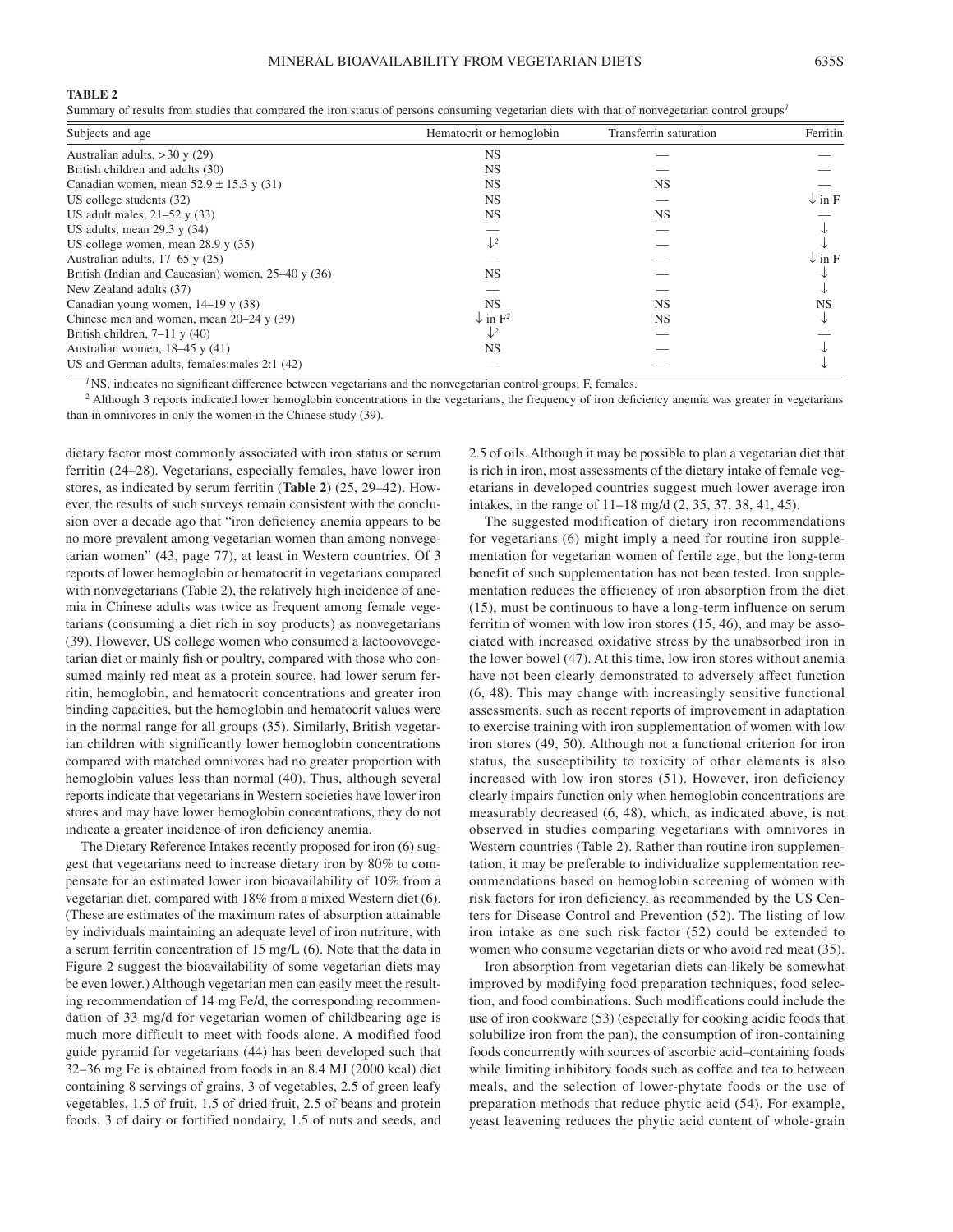breads, especially if the calcium content of the recipe is minimized (calcium inhibits the phytate degradation associated with yeast fermentation and baking) (55). Unfortunately, the resulting improvements in absorption are likely to be modest, based on the limited improvement in iron absorption when research volunteers modified their self-selected meals to consume more ascorbate (56). And, as noted above, even the more substantial differences in iron absorption observed with controlled research diets do not modify serum ferritin concentrations within several weeks (8, 16).

Lowering iron stores without increasing the risk of iron deficiency anemia may confer a health advantage when vegetarian diets are chosen from an abundant food supply. An association between high serum ferritin and coronary heart disease (26) has not been confirmed in other similar studies (57). However, an increased risk of heart disease has been observed in heterozygous "carriers" of the mutation associated with the iron storage disorder hemochromatosis (58–60); this relatively common heterozygous mutation occurs in 9.5% of the US white, non-Hispanic population (61). Excess iron has been hypothesized to increase colorectal cancer risk (62), and the greater serum ferritin of meat eaters, compared with lactoovovegetarians with similar body mass (body mass index  $\langle 23 \text{ kg/m}^2 \rangle$ , has been associated with reduced insulin sensitivity (42). In general, an increased health risk associated with high iron stores remains to be confirmed; however, this possibility, without an apparent increased frequency of iron deficiency anemia among vegetarians in Western countries, makes the benefit of supplementation without individualized assessment questionable. The committee setting Dietary Reference Intakes for iron indicated that it is prudent for men and postmenopausal women to avoid iron supplements and highly fortified foods (6); this recommendation would seem to be appropriate whether or not a vegetarian diet is chosen.

#### **ZINC BIOAVAILABILITY FROM A VEGETARIAN DIET**

More than half of the zinc in US diets is derived from animal foods, and one quarter of the zinc comes from beef (63). Although vegetarian diets can be planned that have zinc content similar to that of nonvegetarian diets, such planning requires special emphasis on the use of legumes, whole grains, nuts, and seeds.

The bioavailability of zinc from vegetarian diets is also likely to be less than that of nonvegetarian diets. Plant foods rich in zinc—such as legumes, whole grains, nuts, and seeds—are also high in phytic acid, an inhibitor of zinc bioavailability (64). Phytic acid values are not listed in most large tables of food composition (65) but can be estimated from smaller published tables (5, 64). Bioavailability of zinc is enhanced by dietary protein (66), but plant sources of protein are also generally high in phytic acid.

Despite high phytate content that lowers the fraction of zinc absorbed from unrefined foods, the higher zinc content of these foods may make these foods preferable to more refined products lower in zinc. For example, nearly 50% more zinc was absorbed from a serving of whole-wheat bread compared with a serving of white bread (0.22 compared with 0.15 mg, respectively) because the zinc content of the whole-wheat bread more than compensated for less efficient absorption of zinc (16.6% compared with 38.2%, respectively) (66).

A World Health Organization publication (67) categorized lacto- and ovovegetarian and vegan diets with phytate-zinc molar ratios of 5–15 as moderate in zinc bioavailability (30–35% absorp-

tion). In comparison, high-zinc-bioavailability (50–55% absorption) diets were described as refined, low in cereal fiber, with a phytatezinc molar ratio of < 5, and with adequate protein principally from animal sources. Low-zinc-bioavailability diets (15% absorption) were listed as high in unrefined cereal grains, with phytate-zinc ratio > 15, and the majority of energy supplied by high-phytate foods, with soy products as the main protein source and low amounts of animal protein. High levels of calcium fortification may also reduce zinc bioavailability (67).

In a controlled diet study, the replacement of meat with simple carbohydrates substantially reduced the amount of zinc absorbed (from 3.6 to 2.0 mg/d) by postmenopausal women, in proportion to the reduced zinc content of the diet (from 13 to 6.7 mg/d) (68). Fortification of the low-meat diet with minerals from meat did not increase the amount of zinc absorbed, because the addition of minerals reduced fractional zinc absorption (68).

The description of the new Dietary Reference Intakes for zinc (6) suggested that, because of lower absorption of zinc, those consuming vegetarian diets, especially with phytate-zinc molar ratios > 15, may require as much as 50% more zinc than nonvegetarians. This is consistent with the measurement of zinc absorption from experimentally controlled diets: the same lactoovovegetarian diet that reduced nonheme iron absorption by 70% and estimated total iron absorption by nearly 85% (7) reduced zinc absorption by about 35% compared with a nonvegetarian diet (Figure 1) (8). Legumes, whole grains, seeds, and nuts replaced meat, resulting in phytate-zinc molar ratios of 14 and 5 for the lactoovovegetarian and nonvegetarian diets, respectively. After allowing 4 wk for dietary adaptation, women absorbed zinc less efficiently from the vegetarian diet (26% compared with 33%). Because the vegetarian diet contained somewhat less zinc, only two thirds as much zinc was absorbed as from the nonvegetarian diet (2.4 compared with 3.7 mg Zn/d, respectively). By the end of 8 wk, this difference was associated with a 5% reduction in plasma zinc (within the normal range) and a positive elemental zinc balance (7). Positive zinc balance has also been reported with another experimental vegetarian diet (69), but this method is not a sensitive measure of zinc nutriture.

Unfortunately, effective evaluation of vegetarian diets and zinc nutriture has been hindered by the lack of a sensitive clinical measure of marginal zinc status. Plasma zinc is relatively insensitive to several weeks of severe dietary zinc restriction (70, 71). Crosssectional plasma zinc measurements have not usually differed between vegetarians and nonvegetarians (31, 33, 38, 72, 73), although plasma zinc was inversely related to dietary phytate-zinc molar ratios in Canadian adolescent girls following lactoovovegetarian diets (38). In a year-long study of research subjects who changed to a vegetarian diet, plasma zinc as well as urinary zinc were reduced after 3 mo, with no further reductions after 6 and 12 mo (74), suggestive of a new equilibrium on the vegetarian diet. These longitudinal studies (7, 74) suggest that, as a result of a vegetarian diet, plasma zinc concentrations are reduced within a normal range, and this reduction is detectable after several weeks when compared with measurements from the same individuals on a nonvegetarian diet. Vegetarian diets have also been associated with reduced hair zinc (74), compared with baseline values, an increased 3-h plasma zinc response to an oral zinc load, and reduced zinc concentration in the salivary sediment (75). Assessment of the longterm effects of vegetarian diets will continue to be difficult because there are no generally accepted, sensitive clinical criteria for marginal zinc status.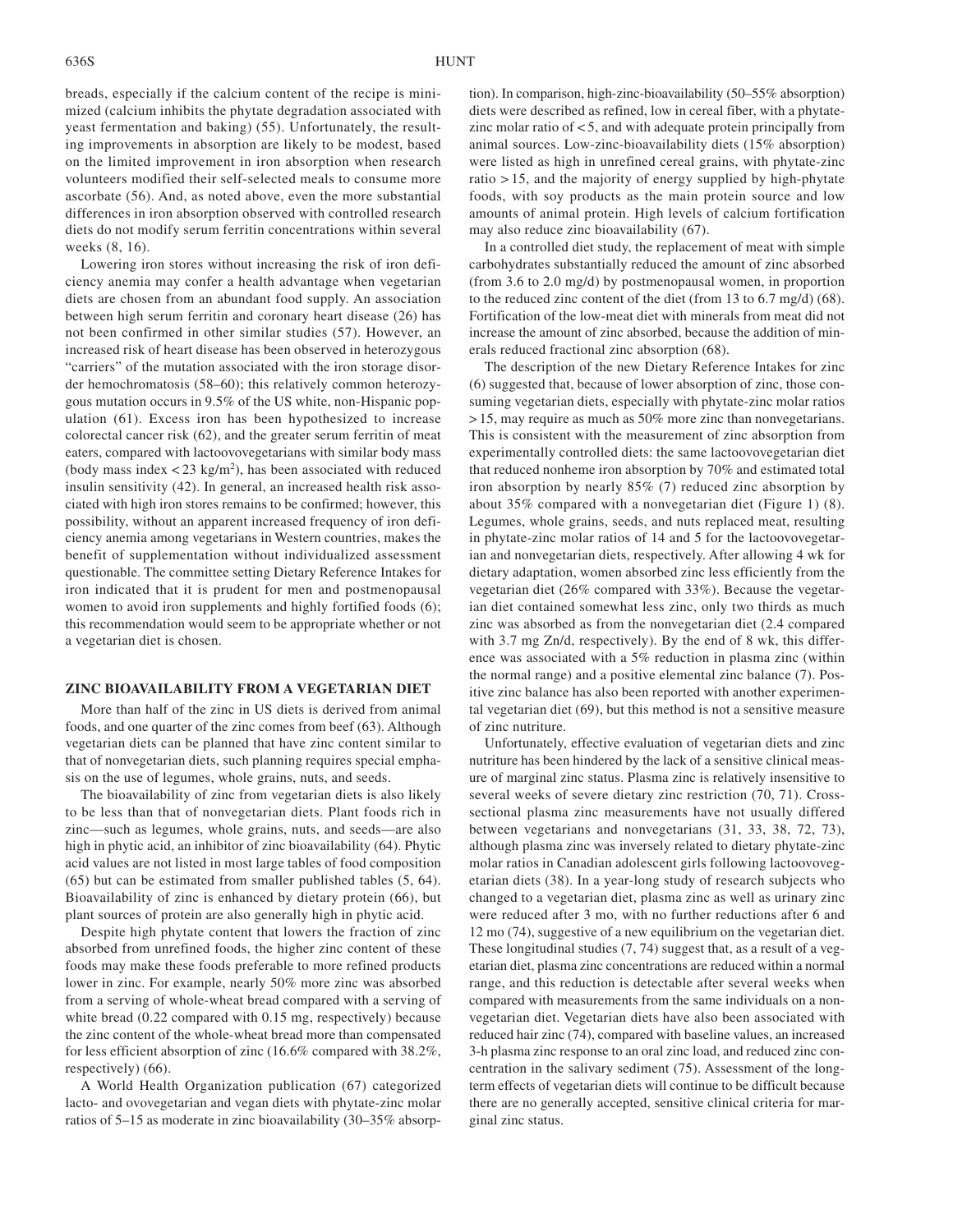Should vegetarian diets be supplemented with iron or zinc? To answer this question, more information is needed on the competitive interaction between iron and zinc absorption, which is most apparent when supplemental quantities are administered without food (76–78). Other nutrients must also be considered. Extensively fortifying foods with calcium may reduce both iron and zinc absorption (55, 67, 79). Supplementation with both iron and zinc would be expected to reduce the absorption of other trace elements such as copper  $(6)$ .

#### **OTHER TRACE ELEMENTS**

Much less information is available about the bioavailability from vegetarian diets of trace elements besides iron and zinc. Because plant foods are generally good sources of elements such as copper and manganese, vegetarian diets are likely to provide greater amounts of these than nonvegetarian diets. Plasma copper was not significantly different between vegetarians and nonvegetarians in a cross-sectional study (73). In Swedish subjects who followed self-selected vegetarian diets for 12 mo, plasma copper decreased by 22%, together with reductions in hair copper concentrations and urinary copper excretion (74). Plasma copper was slightly but significantly lower after consumption of an experimental lactoovovegetarian than after consumption of a nonvegetarian diet (7), but this slight difference was not significant in a follow-up experiment (9). As assessed by monitoring the fecal excretion of a stable copper isotope (apparent absorption), copper was absorbed less efficiently from the vegetarian diet, but more total copper was absorbed because of the greater copper content of a vegetarian diet, compared with a nonvegetarian diet (Figure 1) (9).

The selenium content of foods varies greatly with the selenium in the soil where the food is grown or the animals are raised. Furthermore, the retention and use of selenium from the diet likely depends on the chemical form of selenium in foods. By analysis, the total selenium content of vegetarian diets was similar or lower than that of nonvegetarian diets in a German study (80); in contrast, dietary selenium (calculated) increased by about 40% when Swedish subjects switched to a vegetarian diet (74). In those healthy Swedish subjects who switched from mixed diets to 12 mo of self-selected vegetarian diets, plasma selenium decreased by 11%, to concentrations between 0.6 and 0.7 mmol/L in 4 of 9 subjects (74). Hair selenium concentrations and urinary and fecal selenium excretion also decreased (74). The decrease in plasma selenium in the Swedish study contrasts with a report of higher plasma selenium measured in vegetarians compared with nonvegetarians in Slovakia (73). We conducted retrospective analyses of balance samples from our controlled diet experiment in North Dakota (7) (JR Hunt and JW Finley, unpublished data, 1999), although this was not designed as a selenium study. Compared with the nonvegetarian diet, the lactoovovegetarian diet had similar selenium content ( $\overline{x} \pm SD$ : 113  $\pm$  24 and 107  $\pm$  16 mg/d, respectively) but resulted in lower urinary selenium excretion  $(\bar{x}$  44 and 65, pooled SD 6 mg/d,  $P < 0.0001$ ) without affecting apparent absorption or elemental balance of selenium (unfortunately, plasma samples were not available for selenium analyses). Such differences in urinary selenium from diets with similar selenium content suggest that the 2 diets may have contained different chemical forms of selenium that were not similarly retained. More information is needed on the influence of geography (ie, soil selenium content) on plant and animal foods and the use of specific

forms of selenium from the food combinations that characterize vegetarian and nonvegetarian diets.

The year-long Swedish study of subjects changing to selfselected vegetarian diets also noted increases in plasma and hair magnesium and decreases in hair mercury, lead, and cadmium concentrations that tended to revert to baseline concentrations when evaluated 3 y after the diet intervention ended (74). It is difficult to evaluate such findings because the baseline and vegetarian dietary intakes of mercury, lead, and cadmium were not known and because hair measurements have not been validated as indicators of systemic elemental exposure. As these elements may share and compete for some of the same cellular transport and absorption receptors as iron, diets with reduced nonheme iron bioavailability could potentially enhance the retention of these toxic elements (51). Alternatively, inhibitors of nonheme iron bioavailability may also reduce the absorption and retention of toxic elements with similar physicochemical properties.

## **CONCLUSION**

The iron and zinc from vegetarian diets are generally less bioavailable than from nonvegetarian diets because of reduced meat intake as well as the tendency to consume more phytic acid and other plant-based inhibitors of iron and zinc absorption. However, in Western countries with varied and abundant food supplies, it is not clear that this reduced bioavailability has any functional consequences. Although vegetarians tend to have lower iron stores than omnivores, they appear to have no greater incidence of iron deficiency anemia. With current methods, it is not possible to effectively evaluate the influence of vegetarian diets on zinc nutrition because there are no reliable and sensitive criteria to identify marginal zinc nutriture in humans. The effectiveness of trace element supplementation of vegetarian diets has not been demonstrated, and any recommendations for supplementation should consider potential adverse effects, including possible competitive interactions between minerals. Research to further define the functional consequences of low iron stores without anemia and to sensitively detect marginal zinc status is needed to detect and prevent any possible problems associated with lower iron and zinc absorpk≵. tion from vegetarian diets.

The author wrote this review as an employee of the US Department of Agriculture and had no conflict of interest.

#### **REFERENCES**

- 1. Anderson GH, Zlotkin SH. Developing and implementing food-based dietary guidance for fat in the diets of children. Am J Clin Nutr 2000; 72(suppl):1404S–9S.
- 2. Calkins BM, Whittaker DJ, Nair PP, Rider AA, Turjman N. Diet, nutrition intake, and metabolism in populations at high and low risk for colon cancer. Nutrient intake. Am J Clin Nutr 1984;40(suppl): 896–905.
- 3. Craig WJ. Iron status of vegetarians. Am J Clin Nutr 1994;59(suppl): 1233S–7S.
- 4. American Dietetic Association. Position of the American Dietetic Association: vegetarian diets. J Am Diet Assoc 1997;97:1317–21.
- 5. Hallberg L, Hulthen L. Prediction of dietary iron absorption: an algorithm for calculating absorption and bioavailability of dietary iron. Am J Clin Nutr 2000;71:1147–60. (Published erratum appears in Am J Clin Nutr 2000;72:1242.)
- 6. Food and Nutrition Board, Institute of Medicine. Dietary reference intakes for vitamin A, vitamin K, arsenic, boron, chromium, copper,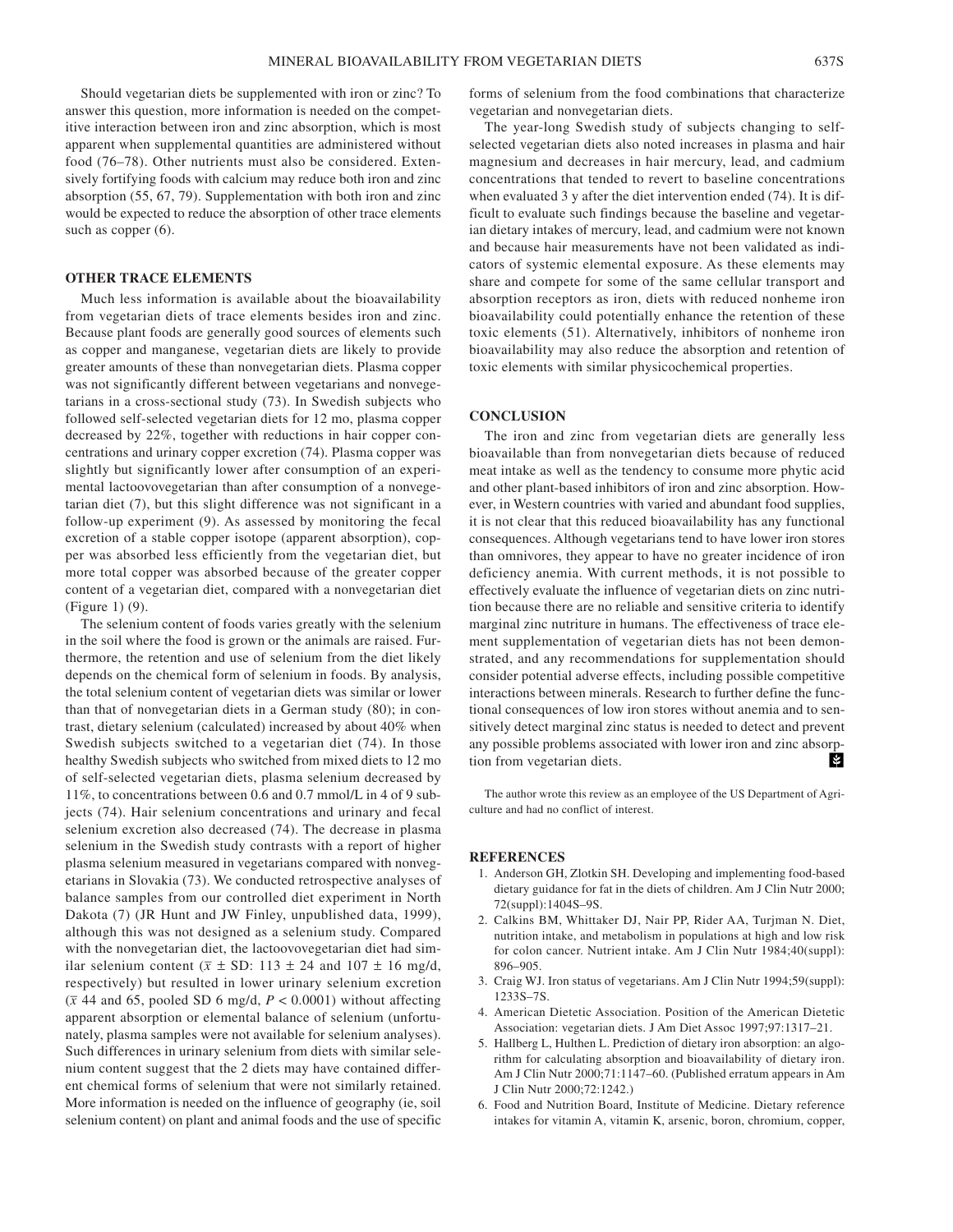iodine, iron, manganese, molybdenum, nickel, silicon, vanadium, and zinc. Washington, DC: National Academy Press, 2001.

- 7. Hunt JR, Matthys LA, Johnson LK. Zinc absorption, mineral balance, and blood lipids in women consuming controlled lactoovovegetarian and omnivorous diets for 8 wk. Am J Clin Nutr 1998;67:421–30.
- 8. Hunt JR, Roughead ZK. Nonheme-iron absorption, fecal ferritin excretion, and blood indexes of iron status in women consuming controlled lactoovovegetarian diets for 8 wk. Am J Clin Nutr 1999;69: 944–52.
- 9. Hunt JR, Vanderpool RA. Apparent copper absorption from a vegetarian diet. Am J Clin Nutr 2001;74:803–7.
- 10. Monsen ER, Hallberg L, Layrisse M, et al. Estimation of available dietary iron. Am J Clin Nutr 1978;31:134–41.
- 11. Lynch SR, Skikne BS, Cook JD. Food iron absorption in idiopathic hemochromatosis. Blood 1989;74:2187–93.
- 12. Cook JD. Adaptation in iron metabolism. Am J Clin Nutr 1990; 51(2):301–8.
- 13. Taylor P, Martinez-Torres C, Leets I, Ramirez J, Garcia-Casal MN, Layrisse M. Relationships among iron absorption, percent saturation of plasma transferrin and serum ferritin concentration in humans. J Nutr 1988;118:1110–5.
- 14. Hallberg L, Hulten L, Gramatkovski E. Iron absorption from the whole diet in men: how effective is the regulation of iron absorption? Am J Clin Nutr 1997;66:347–56.
- 15. Roughead ZK, Hunt JR. Adaptation in iron absorption: iron supplementation reduces nonheme-iron but not heme-iron absorption from food. Am J Clin Nutr 2000;72:982–9.
- 16. Hunt JR, Roughead ZK. Adaptation of iron absorption in men consuming diets with high or low iron bioavailability. Am J Clin Nutr 2000;71:94–102.
- 17. Hallberg L. Bioavailability of dietary iron in man. Annu Rev Nutr 1981;1:123–47.
- 18. Garcia-Casal MN, Layrisse M, Solano L, et al. Vitamin A and betacarotene can improve nonheme iron absorption from rice, wheat, and corn by humans. J Nutr 1998;128:646–50.
- 19. Gillooly M, Bothwell TH, Torrance JD, et al. The effects of organic acids, phytates, and polyphenols on the absorption of iron from vegetables. Br J Nutr 1983;49:331–42.
- 20. Cook JD, Monsen ER. Vitamin C, the common cold, and iron absorption. Am J Clin Nutr 1977;30:235–41.
- 21. Hallberg L, Brune M, Rossander L. Effect of ascorbic acid on iron absorption from different types of meals: studies with ascorbate rich foods and synthetic ascorbic acid given in different amounts with different meals. Human Nutr Appl Nutr 1986;40A:97–113.
- 22. Martinez-Torres C, Layrisse M. Iron absorption from veal muscle. Am J Clin Nutr 1971;24:531–40.
- 23. Hallberg L, Bjorn-Rasmussen E, Howard L, Rossander L. Dietary heme iron absorption: a discussion of possible mechanisms for the absorption-promoting effect of meat and for the regulation of iron absorption. Scand J Gastroenterol 1979;14:769–79.
- 24. Bergstrom E, Hernell O, Lonnerdal B, Persson LA. Sex differences in iron stores of adolescents: what is normal? J Pediatr Gastroenterol Nutr 1995;20:215–24.
- 25. Leggett BA, Brown NN, Bryant S, Duplock L, Powell LW, Halliday JW. Factors affecting the concentration of ferritin in serum in a healthy Australian population. Clin Chem 1990;36:1350–55.
- 26. Salonen JT, Nyyssonen K, Korpela H, Tuomilehto J, Seppanen R, Salonen R. High stored iron levels are associated with excess risk of myocardial infarction in Eastern Finnish men. Circulation 1992;86: 803–11.
- 27. Takkunen H, Seppanen R. Iron deficiency and dietary factors in Finland. Am J Clin Nutr 1975;28:1141–7.
- 28. Fleming DJ, Jacques PF, Dallal GE, Tucker KL, Wilson PWF, Wood RJ. Dietary determinants of iron stores in a free-living elderly population: the Framingham Heart Study. Am J Clin Nutr 1998;67:722–33.
- 29. Armstrong BK, Davis RE, Nicol DJ, van Merwyk AJ, Larwood CJ.

Hematological, vitamin B 12, and folate studies on Seventh-day Adventist vegetarians. Am J Clin Nutr 1974;27:712–8.

- 30. Sanders TAB, Ellis FR, Dickerson JWT. Haematological studies on vegans. Br J Nutr 1978;40:9–15.
- 31. Anderson BM, Gibson RS, Sabry JH. The iron and zinc status of long-term vegetarian women. Am J Clin Nutr 1981;34:1042–8.
- 32. McEndree LS, Kies CV, Fox HM. Iron intake and iron nutritional status of lacto-ovo-vegetarian and omnivore students eating in a lactoovo-vegetarian food service. Nutr Rep Int 1983;27:199–206.
- 33. Latta D, Liebman M. Iron and zinc status of vegetarian and nonvegetarian males. Nutr Rep Int 1984;30:141–9.
- 34. Helman AD, Darnton-Hill I. Vitamin and iron status in *new* vegetarians. Am J Clin Nutr 1987;45:785–9.
- 35. Worthington-Roberts BS, Breskin MW, Monsen ER. Iron status of premenopausal women in a university community and its relationship to habitual dietary sources of protein. Am J Clin Nutr 1988;47:275–9.
- 36. Reddy S, Sander TAB. Haematological studies on pre-menopausal Indian and Caucasian vegetarians compared with Caucasian omnivores. Br J Nutr 1990;64:331–8.
- 37. Alexander D, Ball MJ, Mann J. Nutrient intake and haematological status of vegetarians and age-sex matched omnivores. Eur J Clin Nutr 1994;48:538–46.
- 38. Donovan UM, Gibson RS. Iron and zinc status of young women aged 14 to 19 years consuming vegetarian and omnivorous diets. J Am Coll Nutr 1995;14:463–72.
- 39. Shaw NS, Chin CJ, Pan WH. A vegetarian diet rich in soybean products compromises iron status in young students. J Nutr 1995; 125:212–9.
- 40. Nathan I, Hackett AF, Kirby S. The dietary intake of a group of vegetarian children aged 7–11 years compared with matched omnivores. Br J Nutr 1996;75:533–44.
- 41. Ball MJ, Bartlett MA. Dietary intake and iron status of Australian vegetarian women. Am J Clin Nutr 1999;70:353–8.
- 42. Hua NW, Stoohs RA, Facchini FS. Low iron status and enhanced insulin sensitivity in lacto-ovo vegetarians. Br J Nutr 2001;86:515–9.
- 43. Food and Nutrition Board: National Research Council. Diet and health: implications for reducing chronic disease risk. Washington, DC: National Academy Press, 1989.
- 44. Venti CA, Johnston CS. Modified food guide pyramid for lactovegetarians and vegans. J Nutr 2002;132:1050–4.
- 45. Perry CL, McGuire MT, Neumark-Sztainer D, Story M. Adolescent vegetarians: how well do their dietary patterns meet the healthy people 2010 objectives? Arch Pediatr Adolesc Med 2002;156:431–7.
- 46. Viteri FE, Ali F, Tujague J. Long-term weekly iron supplementation improves and sustains nonpregnant women's iron status as well or better than currently recommended short-term daily supplementation. J Nutr 1999;129:2013–20.
- 47. Lund EK, Wharf SG, Fairweather-Tait SJ, Johnson IT. Oral ferrous sulfate supplements increase the free radical-generating capacity of feces from healthy volunteers. Am J Clin Nutr 1999;69:250–5.
- 48. Haas JD, Brownlie T. Iron deficiency and reduced work capacity: a critical review of the research to determine a causal relationship. J Nutr 2001;131:676S–88S; discussion 88S–90S.
- 49. Hinton PS, Giordano C, Brownlie T, Haas JD. Iron supplementation improves endurance after training in iron-depleted, nonanemic women. J Appl Physiol 2000;88:1103–11.
- 50. Brownlie T IV, Utermohlen V, Hinton PS, Giordano C, Haas JD. Marginal iron deficiency without anemia impairs aerobic adaptation among previously untrained women. Am J Clin Nutr 2002;75:734–42.
- 51. Bradman A, Eskenazi B, Sutton P, Athanasoulis M, Goldman LR. Iron deficiency associated with higher blood lead in children living in contaminated environments. Environ Health Perspect 2001;109: 1079–84.
- 52. Centers for Disease Control and Prevention. Recommendations to prevent and control iron deficiency in the United States. MMWR Recomm Rep 1998;47(RR-3):1–29.